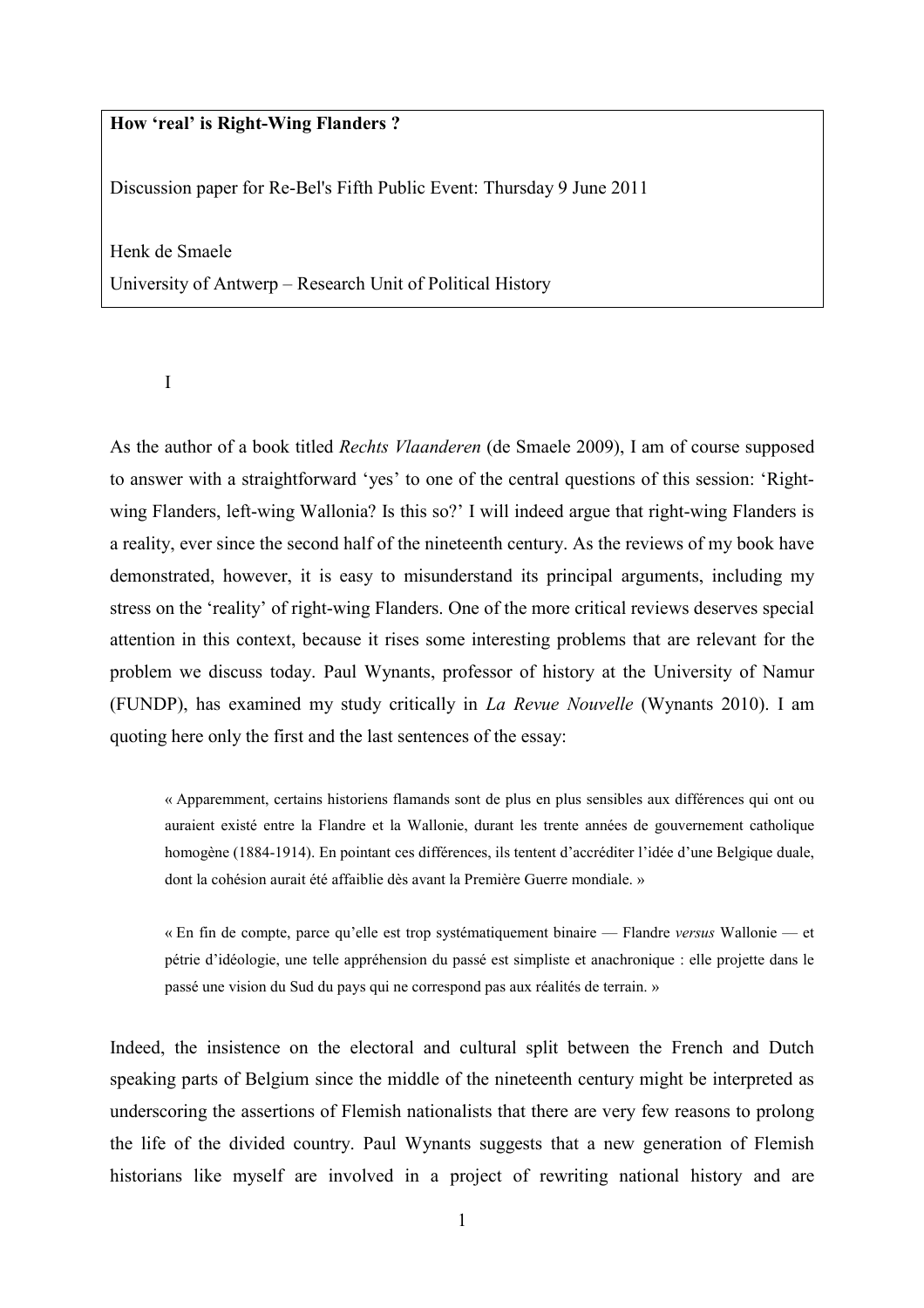(consciously or unwittingly) constructing a useable past for a new Flemish autonomous nation. Wynants even charges me with 'anachronism', one of the most serious (although common) reproaches a historian can make to a colleague. I am accused of projecting the contemporary and ideologically loaded image of the split nation onto the nineteenth century.

 Wynants suggests that, if more Flemish voters opted for the Catholic Party before World War I, this should be explained by an 'objective' cause: the lesser degree of industrialisation in Flanders. He therefore argues that Flanders was really different from Wallonia (or that the differences in electoral outcomes should be explained by 'real' differences). Flanders voted differently, only to the degree that that Flanders was different from Wallonia (or vice versa). If no regional differences in economic development had characterised Belgium in the nineteenth century, no electoral differences could have come to the fore. For Wynants, voting for a specific party is necessarily linked to the social characteristics of the voter; voters with the same characteristics vote in the same way. What I have tried to demonstrate in my book is that differences in political identities and electoral preferences are not necessarily grounded in 'real' differences. Contrary to Wynants's accusations, I do pay attention to the heterogeneity of Wallonia and of Flanders. I also show, however, how certain discourses *construct differences* and *unities*, differences and unities that are  $-$  in Wynants's sense  $-$  not 'real'. My book therefore, is a plea to take the linguistic, cultural turn in the history of politics (and in political studies more broadly) seriously.

 Before I turn to the empirical support for my thesis, let me say something on the more philosophical, 'ethical' aspects of the question. Showing how the current electoral pattern has a long history is not contending that Belgium has no future. As a left-wing voter in a rightwing region, I forcefully defend the position that electoral or political homogeneity is not required or desirable in a sound democracy. Both the far right Vlaams Belang and the nationalist N-VA maintain that the gap between the Flemish and the Walloon public opinions are unbridgeable. It is impossible to be at the same time a nationalist and a radical defender of pluralism. Every form of nationalism inevitably contains monist tendencies. I have had the opportunity to explain my anti-monist view on politics in several essays (de Smaele 2002, de Smaele 2006). My book on Rechts Vlaanderen does not, in any way, contribute to a Flemish nationalist logic.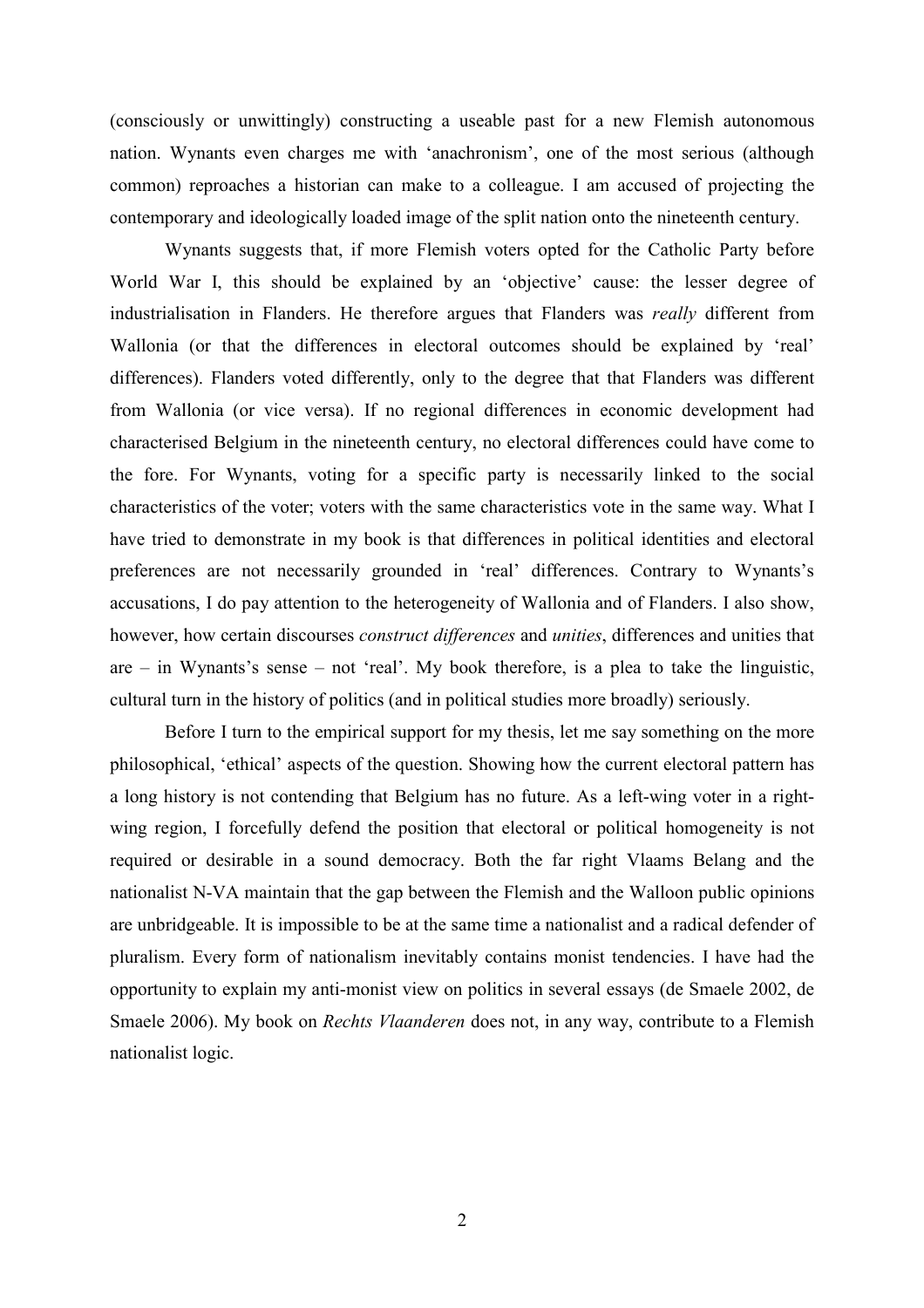But let me now turn to the empirical base of my thesis, an empirical base that is weak according to Wynants (without, however, discussing the validity of the evidence I offer or adding information that contradicts my findings). Of course, historians working on nineteenth-century elections do not have the research possibilities that political scientists have. Individual polls are not available; only aggregate data can be analysed. This restriction directs researchers into some form of ecological, geographical analysis. In my book, I therefore calculate for every electoral constituency the 'degree of urbanisation' (the percentage of the population living in municipalities with at least 10.000 inhabitants) and relate this 'independent variable' (on the horizontal X-axis) with the catholic score as the 'dependent variable' (on the vertical Y-axis); the dots represent constituencies. As chart 1 shows, no significant relationship can be demonstrated between the two variables (elections of 1904-1906). However, if the difference is made visible between the Flemish and Walloon constituencies (as in chart 2), it becomes instantly clear (confirmed by the linear regression analysis) that there is a significant relationship, but only when considered in the two groups separately. In both groups of electoral districts, the catholic score is negatively related to the degree of urbanization. In a Flemish constituency the catholic score will be on average 30% higher than in a Walloon constituency with the same level of urbanization.



Graph 1: relation between degree of urbanization of the constituency  $(X)$  and catholic score  $(Y)$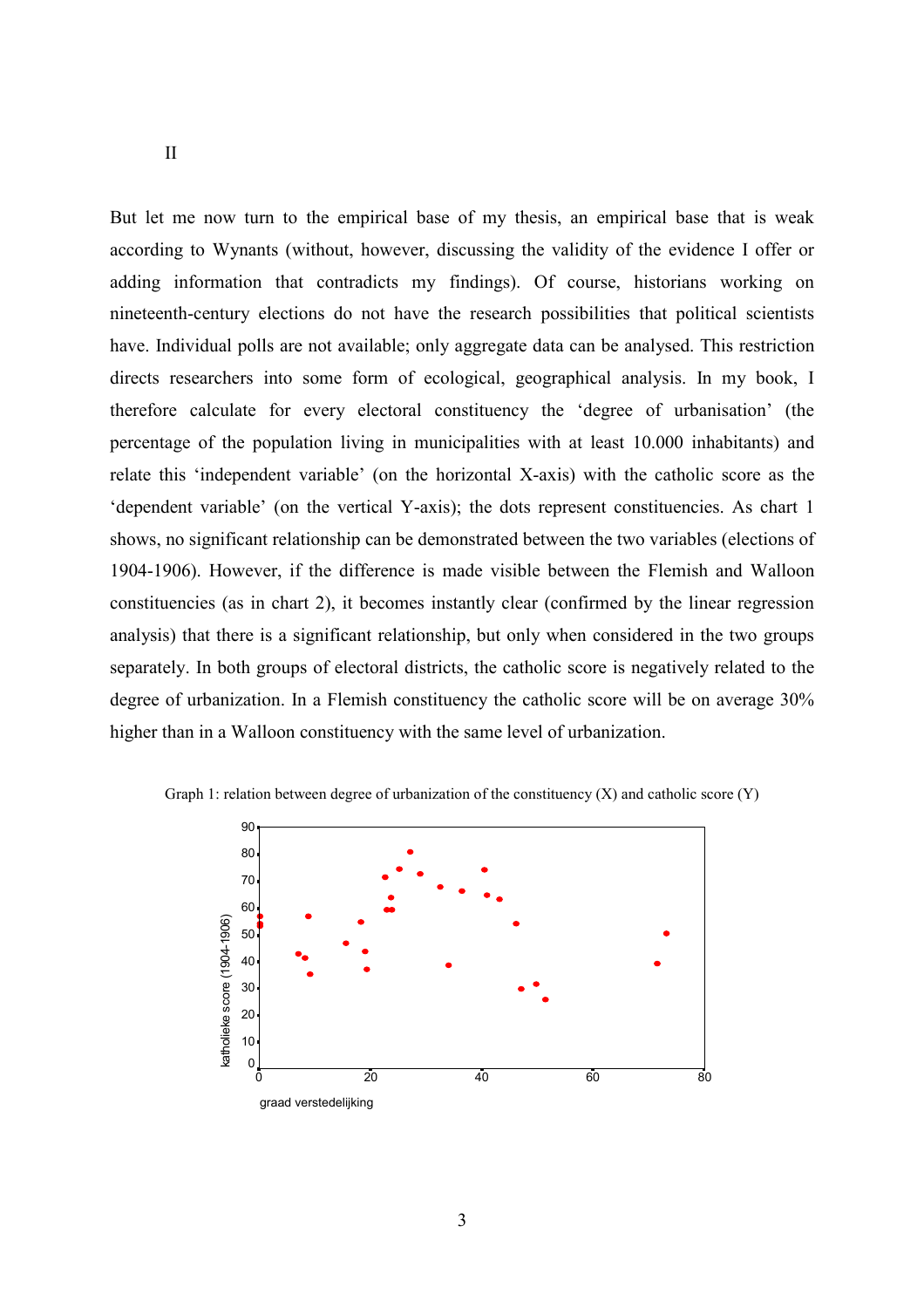Graph 2: relation between degree of urbanization of the constituency  $(X)$  and catholic score  $(Y)$ ; division of Flemish  $(x)$  and Walloon  $(∘)$  constituencies



Somehow, these results do not convince Wynants, who deplores that I do not make the same calculations with an independent variable that is more directly related to industrialisation. He states:

« Rétif à l'explication des différences de comportement électoral par des variables socioéconomiques, de Smaele ne soumet pas à vérification l'hypothèse d'un lien direct entre choix politiques et degré d'industrialisation. Ce ne sont pas les sources qui manquent en la matière, ni les indicateurs pertinents : on pense, notamment, à la production énergétique par des machines à vapeur, au nombre d'entreprises de grande taille, à la proportion de travailleurs de l'industrie dans la population active, au pourcentage d'ouvriers dans l'ensemble du corps électoral. De telles données sont évoquées à l'appui d'une analyse des représentations mentales réciproques de la Wallonie et de la Flandre, mais elles sont évacuées lorsqu'il s'agit de scruter les relations entre le comportement électoral et le milieu. Bref, contrairement à ce que de Smaele affirme, on peut douter que les paysages politiques aient été dissemblables, de part et d'autre de la frontière linguistique, essentiellement à cause de différences culturelles et « affectives », et non de différences socioéconomiques : à défaut d'avoir suffisamment pris en compte les réalités économiques et sociales, l'intéressé n'a pas mené à bien pareille démonstration. »

It is true that I have not included any graphs in my book that relate the catholic score to the kind of variables Wynants is asking. I will therefore provide the required chart here (graph 3). It seems obvious that this graph underscores my central thesis: the catholic score is inversely related to the percentage of labourers in the electorate, but the difference between the Flemish and Walloon constituencies is incontestable. A Flemish constituency always has (without exception) a higher catholic score than a Walloon constituency with the same proportion of labourers.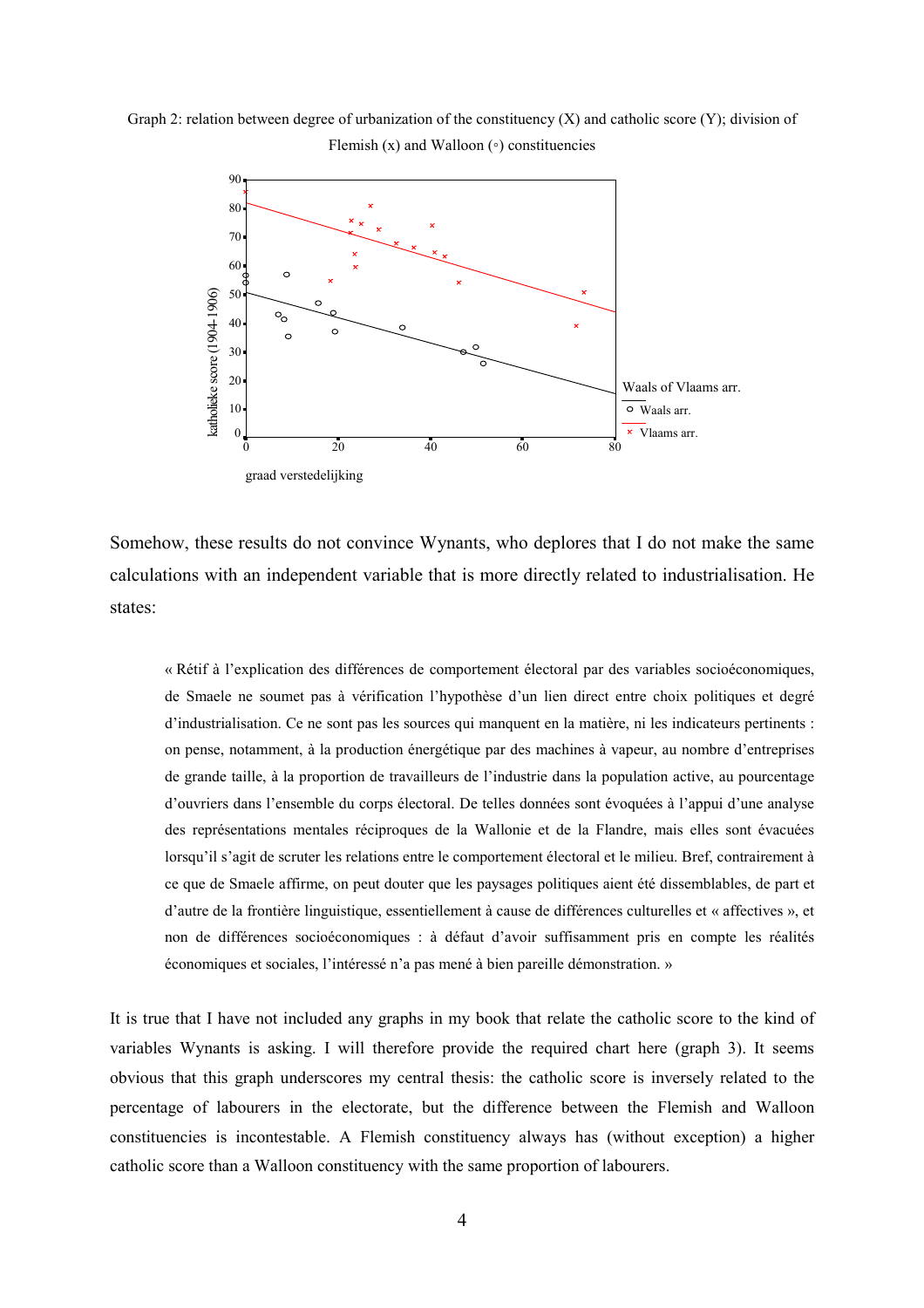

Graph 3: relation between proportion of labourers in the electorate  $(X)$  and catholic score  $(Y)$ 

Confronted with this consistent evidence (that I had not expected), I had to find an explanation for the divergence between the Flemish and Walloon voting patterns. In my book I address two more or less common explanations: the thesis that Flanders was 'backwards' and therefore conservative, and the thesis that the Flemish voted in greater numbers for the catholic party because that party was more eager to promote the Flemish interests once in power. I argue that both theses are flawed, and offer a third one instead. Right-wing Flanders came into being once the citizens of Flanders' provincial towns (like Bruges, Louvain or Ypres) turned away from the liberal party and gave up their urban cultural dreams, and created the myth of rural Flanders instead. Townsmen everywhere in Flanders (one of the more urbanized regions of Europe since the Middle Ages and more urbanized than Wallonia, even on the eve of the First World War) now celebrated the uncultivated peasant as the true Flemish man. It is the time that the Flemish middle class literati studied Dutch to be able to produce Flemish novels on the life of the peasants, and the painters migrated to villages to paint farmers and pastures. Even in Antwerp, Flemish writers and artists lost their interest in the bustling city life and directed their attention to the rural Campine area. Culturally, Flanders consisted only of meadows, picturesque villages, and dead, medieval cities.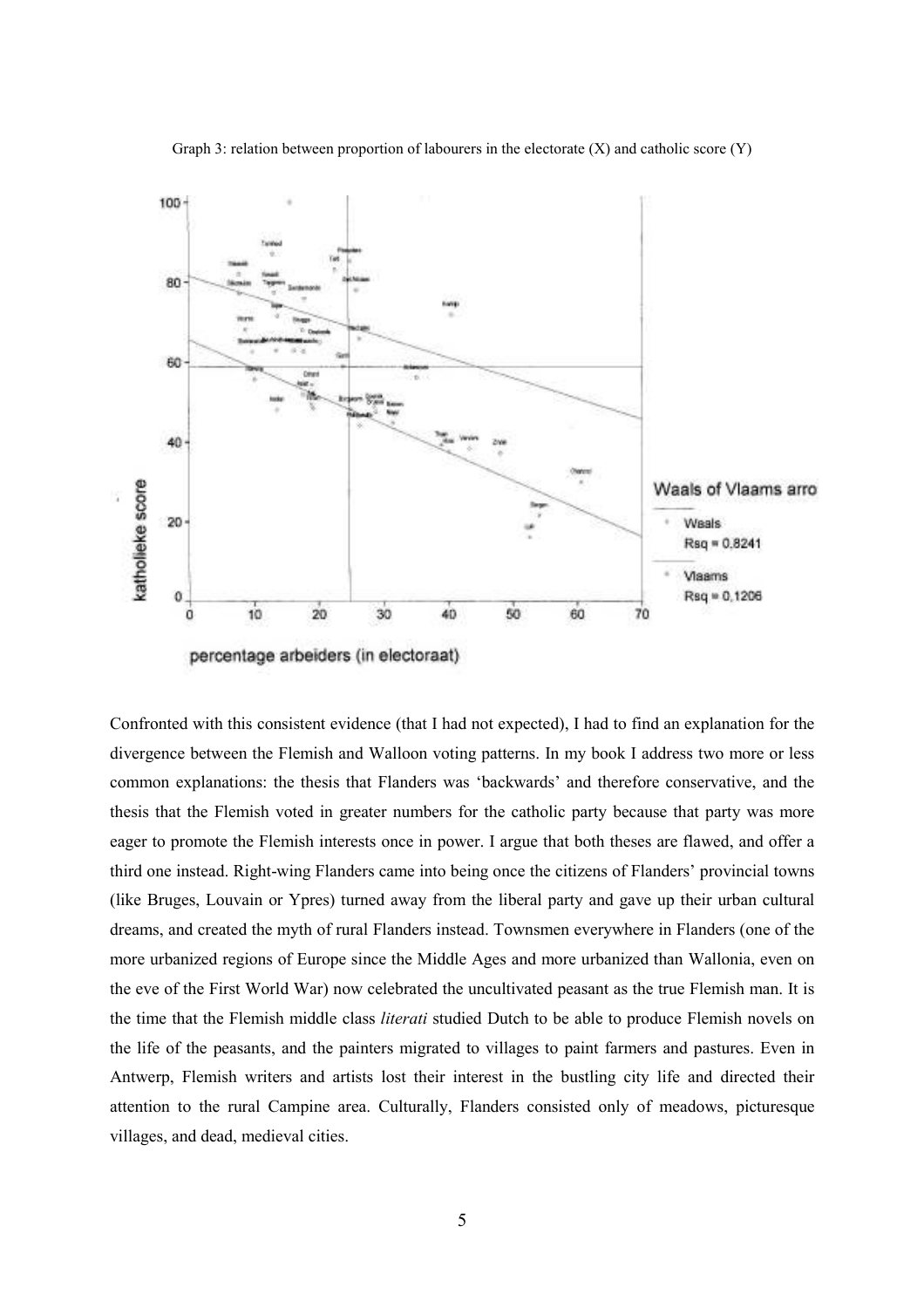I maintain that this shift in Flemish middle class identification and the cultivation of a new discourse on 'rural Flanders' is vital in the explanation of the electoral history of nineteenth- and twentieth-century Belgium. I believe that it can explain why in socially comparable Flemish and Walloon constituencies, the electoral outcomes could be so different. I admit that my thesis on the 'cultural ruralisation' of Flanders cannot be 'proved' or 'falsified' in any straightforward way, and Paul Wynants certainly has a point when he argues that my analysis of the rise of left-wing Wallonia is based on fewer sources and therefore perhaps less convincing. So far, however, my critics do not seem to be able to offer any convincing counter-evidence.

## III

When I say that 'right-wing Flanders' is a *reality* since the nineteenth century, I am not referring to a real difference (in the classical, mainstream, 'social' significance of the word) between Flemish and Walloon voters. What I try to show is that the political orientation of Flanders (observable in all parliamentary elections since the second half of the nineteenth century) cannot be explained by reference to some 'deeper', 'pre-political' or even 'ideological' real cause (in the sense of Wynants). Voting for the right has become one element in the performance of Flemish identity. And a remarkably stable element as well. Although the economic balance has shifted dramatically since the nineteenth century, and notwithstanding the shift in the significance of the term 'right-wing' itself, the Flemish voters still opt in great majorities for right-wing parties. Most interestingly, voting for rightwing parties in Flanders still has the same tinge to it of 'anti-establishment protest' it had in the nineteenth century, when the middle classes in the provincial towns chose to vote for the party that was depicted by the progressive circles of the cities as 'backward', 'reactionary', 'obscurantist'. Again, today, in the discourse of Bart De Wever, Dedecker and the likes, voting for the right is represented as a rebellion against the all powerful old school 'Left Wing church' that supposedly governs Belgium. In their discourse, voting for a right wing party is being recalcitrant, a 'brave' form of resistance against the overwhelming forces of 'progress' and 'change' (and e.g. the 'spirit of the sixties'). Although Flanders has become a rich, post-industrial region, the nationalist right-wing parties still cultivate the image of an oppressed Flanders, a Flanders that is belittled and ridiculed, the victim of condescension and arrogance. Going to the ballot box and voting for a right-wing party is still a ritual of expressing Flemish pride in its 'backwardness', in its stubborn resistance against the Spirit of Change, supposedly incarnated in the cosmopolitan, French-speaking elites in Brussels. They feel like klauwaerds, facing the King of France on the battlefield of Groeninghe.